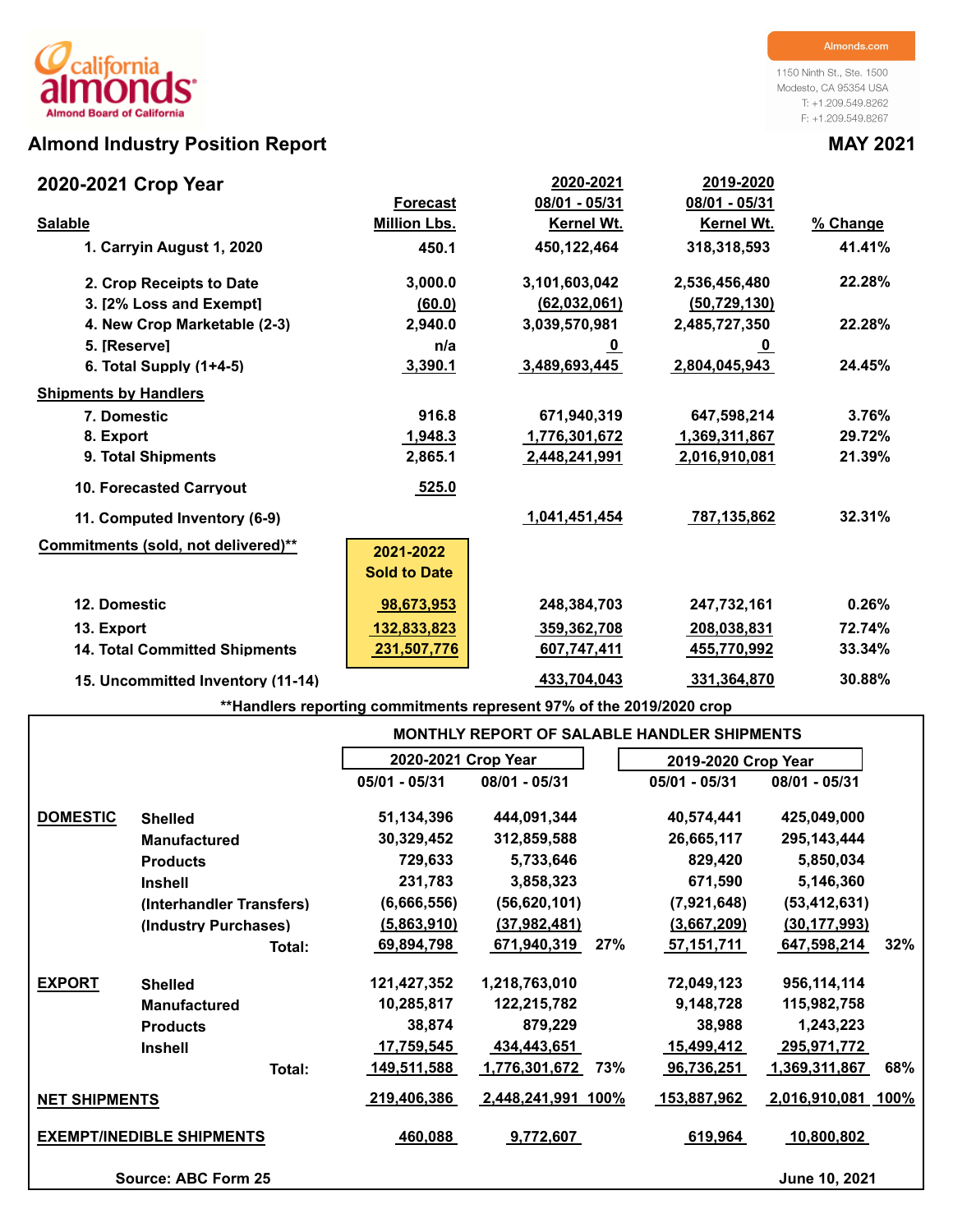#### Destination > 250,000 LBS. Current YTD are reported

| Global          | 2020/21     |                            |                    | 2020 - 2021 - Current            |                    |                        | 2020 - 2021 - YTD             |                        |                    | 2019 - 2020 - Current            |                    |                      | 2019 - 2020 - YTD             |                      |
|-----------------|-------------|----------------------------|--------------------|----------------------------------|--------------------|------------------------|-------------------------------|------------------------|--------------------|----------------------------------|--------------------|----------------------|-------------------------------|----------------------|
| Percent         | vs.         |                            |                    | <b>Current Month - May, 2021</b> |                    |                        | August 1 through May 31, 2021 |                        |                    | <b>Current Month - May, 2020</b> |                    |                      | August 1 through May 31, 2020 |                      |
| Total           | 2019/20     | <b>World Region</b>        |                    | <b>NKW</b>                       | <b>Month</b>       |                        | <b>NKW</b>                    | <b>YTD</b>             |                    | <b>NKW</b>                       | <b>Month</b>       |                      | <b>NKW</b>                    | <b>YTD</b>           |
| <b>Shiments</b> | <b>YTD</b>  | <b>Destination</b>         | <b>SHELLED</b>     | <b>INSHELL</b>                   | <b>TOTAL</b>       | <b>SHELLED</b>         | <b>INSHELL</b>                | <b>TOTAL</b>           | <b>SHELLED</b>     | <b>INSHELL</b>                   | <b>TOTAL</b>       | <b>SHELLED</b>       | <b>INSHELL</b>                | <b>TOTAL</b>         |
|                 | $+1$ .      |                            | 88%                | 12%                              | 100%               | 76%                    | 24%                           | 100%                   | 84%                | 16%                              | 100%               | 78%                  | 22%                           | 100%                 |
|                 |             | <b>IORTH AMERICA</b>       |                    |                                  |                    |                        |                               |                        |                    |                                  |                    |                      |                               |                      |
|                 | $-1%$       | Canada                     | 4,627,164          | $\Omega$                         | 4,627,164          | 50,529,835             | $\Omega$                      | 50,529,835             | 3,707,151          | 0                                | 3,707,151          | 51,237,849           | 16,080                        | 51,253,929           |
|                 | 19%         | Mexico                     | 2,204,931          | $\mathbf 0$                      | 2,204,931          | 25,247,931             | $\Omega$                      | 25,247,931             | 1,076,630          | 0                                | 1,076,630          | 21,251,400           | $\mathbf 0$                   | 21,251,400           |
|                 | 5%          | <b>Ttl NORTH AMERICA</b>   | 6,838,095          | $\overline{0}$                   | 6,838,095          | 75,858,466             | $\Omega$                      | 75,858,466             | 4,783,781          | $\overline{0}$                   | 4,783,781          | 72,510,409           | 16,080                        | 72,526,489           |
|                 |             | ATIN AMERICA/CARIBBEAN     |                    |                                  |                    |                        |                               |                        |                    |                                  |                    |                      |                               |                      |
|                 | 158%        | Argentina                  | 108,400            | $\Omega$                         | 108,400            | 3,045,216              | $\mathsf 0$                   | 3,045,216              | 146,280            | $\Omega$                         | 146,280            | 1,179,093            | $\Omega$                      | 1,179,093            |
|                 | 95%         | Brazil                     | 284,952            | $\Omega$                         | 284,952            | 6,302,200              | $\Omega$                      | 6,302,200              | 218,700            | $\mathbf 0$                      | 218,700            | 3,211,854            | 17,865                        | 3,229,719            |
|                 | 69%         | Chile                      | 751,950            | $\Omega$                         | 751,950            | 9,410,983              | $\Omega$                      | 9,410,983              | 434,000            | $\Omega$                         | 434,000            | 5,571,445            | $\Omega$                      | 5,571,445            |
|                 | 39%         | Colombia                   | 238,200            | $\Omega$                         | 238,200            | 5,802,970              | $\mathbf 0$                   | 5,802,970              | 204,000            | $\mathbf{0}$                     | 204,000            | 4,162,704            | $\Omega$                      | 4,162,704            |
|                 | 16%         | Costa Rica                 | 32,000             | $\mathbf 0$                      | 32,000             | 1,107,878              | $\mathsf 0$                   | 1,107,878              | 82,960             | 0                                | 82,960             | 953,520              | $\Omega$                      | 953,520              |
|                 | 103%        | Dominican Republic         | 88,000             | $\Omega$                         | 88,000             | 395,987                | 68,598                        | 464,585                | 1,656              | $\Omega$                         | 1,656              | 170,652              | 58,187                        | 228,839              |
|                 | 46%         | Guatemala                  | 44,000             | $\Omega$                         | 44,000             | 267,000                | 1,775                         | 268,775                | $\Omega$           | 0                                | $\Omega$           | 184,200              | $\Omega$                      | 184,200              |
|                 | 64%         | Peru                       | 131,800            | $\Omega$                         | 131,800            | 4,216,050              | $\mathsf 0$                   | 4,216,050              | 72,000<br>$\Omega$ | $\Omega$                         | 72,000<br>$\Omega$ | 2,570,053            | $\Omega$<br>$\Omega$          | 2,570,053            |
|                 | 30%<br>180% | Trinidad<br>Uruguay        | 77,000<br>$\Omega$ | $\Omega$<br>$\Omega$             | 77,000<br>0        | 691,700<br>302,250     | $\mathbf 0$<br>$\Omega$       | 691,700<br>302,250     | $\Omega$           | 0<br>$\Omega$                    | $\Omega$           | 534,000<br>108,000   | $\Omega$                      | 534,000<br>108,000   |
|                 | 68%         | Ttl LATIN AMERICA/CARIBB   | 1,773,322          | $\Omega$                         | 1,773,322          | 31,982,068             | 70,373                        | 32,052,441             | 1,225,096          | $\overline{0}$                   | 1,225,096          | 19,032,561           | 76,052                        | 19,108,613           |
|                 |             |                            |                    |                                  |                    |                        |                               |                        |                    |                                  |                    |                      |                               |                      |
| 4%              | 18%         | <b>Total AMERICAS</b>      | 8,611,417          | $\mathbf 0$                      | 8,611,417          | 107,840,534            | 70,373                        | 107,910,907            | 6,008,877          | $\Omega$                         | 6,008,877          | 91,542,970           | 92,132                        | 91,635,102           |
|                 |             | <b>IORTHEAST ASIA</b>      |                    |                                  |                    |                        |                               |                        |                    |                                  |                    |                      |                               |                      |
|                 | 72%         | China/HongKong             | 6,197,541          | 2,735,853                        | 8,933,394          | 78,888,143             | 73,295,330                    | 152, 183, 473          | 2,092,423          | 839,131                          | 2,931,554          | 39,647,381           | 48,862,913                    | 88,510,294           |
|                 | $-3%$       | Japan                      | 9,075,857          | $\mathbf 0$                      | 9,075,857          | 74,863,987             | 3,460                         | 74,867,447             | 7,294,025          | $\mathbf 0$                      | 7,294,025          | 76,887,804           | 172,622                       | 77,060,426           |
|                 | 42%         | South Korea                | 3,985,654          | $\Omega$                         | 3,985,654          | 67,551,779             | $\mathsf 0$                   | 67,551,779             | 5,235,674          | $\mathbf 0$                      | 5,235,674          | 47,578,701           | $\Omega$                      | 47,578,701           |
|                 | 37%         | Taiwan                     | 696,825            | $\Omega$                         | 696,825            | 12,828,502             | 63,077                        | 12,891,579             | 379,000            | $\Omega$                         | 379,000            | 9,302,876            | 92,308                        | 9,395,184            |
|                 | 38%         | Ttl NORTHEAST ASIA         | 19,955,877         | 2,735,853                        | 22,691,730         | 234, 132, 411          | 73,361,867                    | 307,494,278            | 15,001,122         | 839,131                          | 15,840,253         | 173,416,762          | 49,127,843                    | 222,544,605          |
|                 |             | SOUTHEAST ASIA             |                    |                                  |                    |                        |                               |                        |                    |                                  |                    |                      |                               |                      |
|                 | 25%         | Indonesia                  | 246,000            | $\mathbf 0$                      | 246,000            | 4,481,369              | 30,973                        | 4,512,342              | 90,500             | 0                                | 90,500             | 3,608,126            | 1,585                         | 3,609,711            |
|                 | 17%         | Malaysia                   | 709,245            | $\Omega$<br>$\mathbf 0$          | 709,245            | 8,705,862              | $\mathbf 0$                   | 8,705,862              | 276,500            | $\Omega$<br>$\Omega$             | 276,500            | 6,737,037            | 673,785<br>$\Omega$           | 7,410,822            |
|                 | 119%<br>15% | Philippines<br>Singapore   | 176,500<br>427,599 | $\mathbf 0$                      | 176,500<br>427,599 | 1,047,192<br>4,661,571 | $\mathsf 0$<br>$\mathbf 0$    | 1,047,192<br>4,661,571 | 36,000<br>108,075  | 0                                | 36,000<br>108,075  | 479,188<br>4,045,986 | $\Omega$                      | 479,188<br>4,045,986 |
|                 | 15%         | Thailand                   | 1,000,600          | 144,860                          | 1,145,460          | 8,140,175              | 208,630                       | 8,348,805              | 1,072,675          | $\Omega$                         | 1,072,675          | 6,170,415            | 1,079,434                     | 7,249,849            |
|                 | 132%        | Vietnam                    | 3,070,626          | $-158$                           | 3,070,468          | 24,719,451             | 4,808,305                     | 29,527,756             | 600,125            | $\Omega$                         | 600,125            | 11,822,644           | 900,790                       | 12,723,434           |
|                 | 60%         | Ttl SOUTHEAST ASIA         | 5,630,570          | 144,702                          | 5,775,272          | 51,815,120             | 5,047,908                     | 56,863,028             | 2,183,875          | $\overline{0}$                   | 2,183,875          | 32,959,948           | 2,655,594                     | 35,615,542           |
|                 |             | SOUTH/CENTRAL ASIA         |                    |                                  |                    |                        |                               |                        |                    |                                  |                    |                      |                               |                      |
|                 | $-9%$       | Afghanistan                | 436,000            | 52,376                           | 488,376            | 1,543,650              | 434.224                       | 1,977,874              | 28,000             | $\Omega$                         | 28,000             | 1,992,000            | 173,371                       | 2,165,371            |
|                 | 420%        | Bangladesh                 | 176,000            | $\pmb{0}$                        | 176,000            | 2,518,839              | $\mathsf 0$                   | 2,518,839              | 44,000             | $\Omega$                         | 44,000             | 484,000              | $\Omega$                      | 484,000              |
|                 | 54%         | India                      | 564,500            | 13,556,536                       | 14,121,036         | 2,912,768              | 319,355,146                   | 322,267,914            | 204,000            | 12,974,522                       | 13,178,522         | 2,362,624            | 207,082,989                   | 209,445,613          |
|                 | 33%         | Kazakhstan                 | 1,319,700          | $\mathbf 0$                      | 1,319,700          | 9,408,100              | 31,289                        | 9,439,389              | 476,000            | $\Omega$                         | 476,000            | 6,808,500            | 314,304                       | 7,122,804            |
|                 | 68%         | Nepal                      | 168,000            | $\mathbf 0$                      | 168,000            | 1,183,250              | $\mathbf 0$                   | 1,183,250              | 132,000            | $\Omega$                         | 132,000            | 703,000              | $\Omega$                      | 703,000              |
|                 | 38%         | Pakistan                   | 320,000            | 310,820                          | 630,820            | 4,654,816              | 6,052,444                     | 10,707,260             | 754,500            | 848,001                          | 1,602,501          | 4,499,600            | 3,276,308                     | 7,775,908            |
|                 | 53%         | Ttl SOUTH/CENTRAL ASIA     | 2,984,200          | 13,919,732                       | 16,903,932         | 22,315,423             | 325,905,854                   | 348,221,277            | 1,638,500          | 13,822,523                       | 15,461,023         | 16,849,724           | 210,846,972                   | 227,696,696          |
|                 |             | <b>IUSTRALASIA/OCEANIA</b> |                    |                                  |                    |                        |                               |                        |                    |                                  |                    |                      |                               |                      |
|                 | $-21%$      | Australia                  | 205,444            | $\Omega$                         | 205,444            | 2,121,078              | $\Omega$                      | 2,121,078              | 320,484            | $\Omega$                         | 320,484            | 2,082,510            | 611,235                       | 2,693,745            |
|                 | $-2%$       | New Zealand                | 276,650            | $\mathbf 0$                      | 276,650            | 3,149,861              | $\mathbf 0$                   | 3,149,861              | 144,000            | $\Omega$                         | 144,000            | 3,211,975            | $\mathbf 0$                   | 3,211,975            |
|                 | $-12%$      | Ttl AUSTRALASIA/OCEANIA    | 482,094            | $\overline{0}$                   | 482,094            | 5,273,861              | $\overline{o}$                | 5,273,861              | 464,484            | $\overline{0}$                   | 464,484            | 5,363,731            | 611,235                       | 5,974,966            |
| 29%             | 46%         | <b>Total ASIA-PACIFIC</b>  | 29,052,741         | 16.800.287                       | 45,853,028         | 313,536,815            | 404,315,629                   | 717,852,444            | 19.287.981         | 14.661.654                       | 33.949.635         | 228.590.165          | 263.241.644                   | 491,831,809          |
|                 |             |                            |                    |                                  |                    |                        |                               |                        |                    |                                  |                    |                      |                               |                      |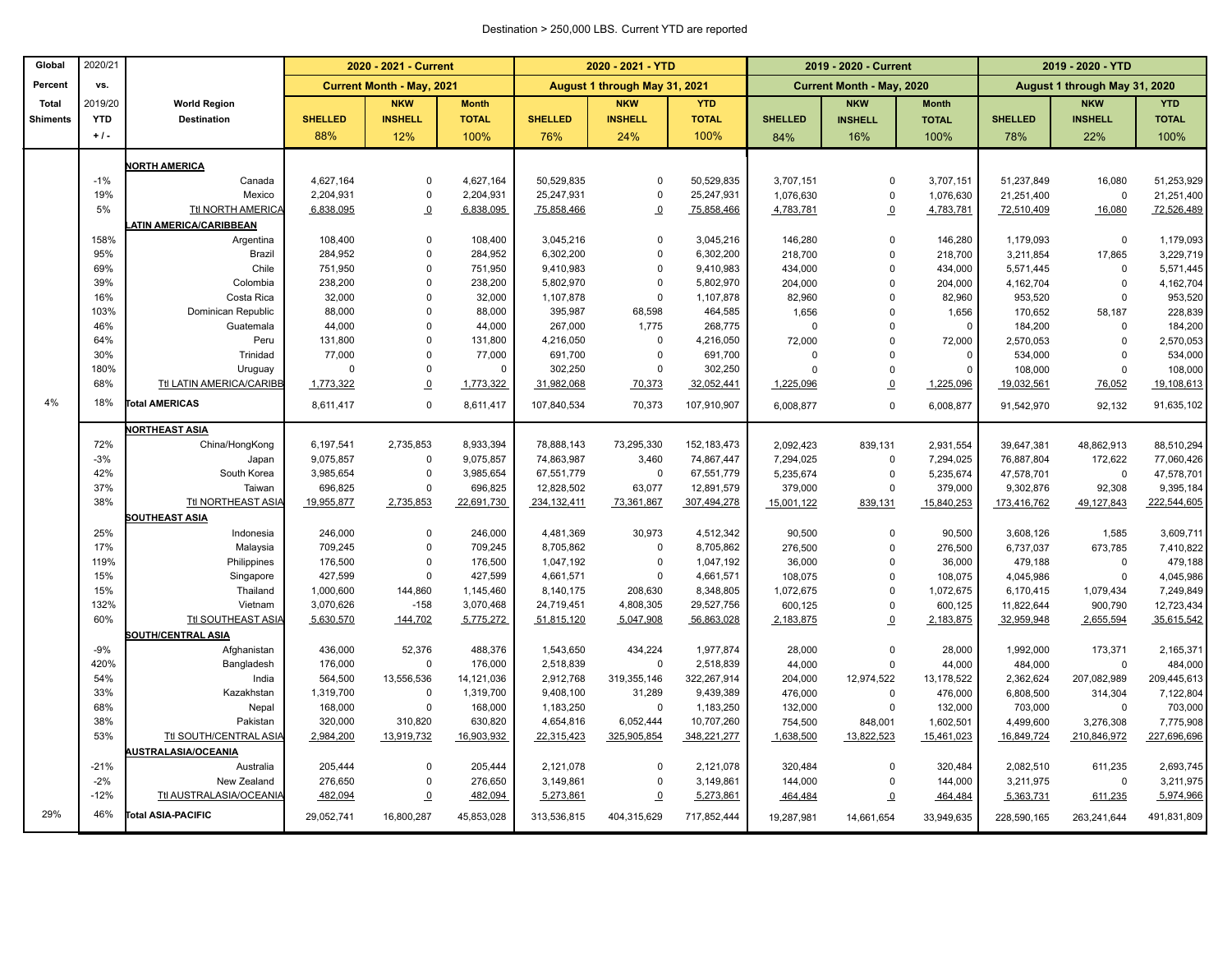| Global          | 2020/21      |                              | 2020 - 2021 - Current  |                                  |                        |                           | 2020 - 2021 - YTD             |                           |                        | 2019 - 2020 - Current            |                        | 2019 - 2020 - YTD             |                         |                           |  |
|-----------------|--------------|------------------------------|------------------------|----------------------------------|------------------------|---------------------------|-------------------------------|---------------------------|------------------------|----------------------------------|------------------------|-------------------------------|-------------------------|---------------------------|--|
| Percent         | vs.          |                              |                        | <b>Current Month - May, 2021</b> |                        |                           | August 1 through May 31, 2021 |                           |                        | <b>Current Month - May, 2020</b> |                        | August 1 through May 31, 2020 |                         |                           |  |
| <b>Total</b>    | 2019/20      | <b>World Region</b>          |                        | <b>NKW</b>                       | <b>Month</b>           |                           | <b>NKW</b>                    | <b>YTD</b>                |                        | <b>NKW</b>                       | <b>Month</b>           |                               | <b>NKW</b>              | <b>YTD</b>                |  |
| <b>Shiments</b> | <b>YTD</b>   | <b>Destination</b>           | <b>SHELLED</b>         | <b>INSHELL</b>                   | <b>TOTAL</b>           | <b>SHELLED</b>            | <b>INSHELL</b>                | <b>TOTAL</b>              | <b>SHELLED</b>         | <b>INSHELL</b>                   | <b>TOTAL</b>           | <b>SHELLED</b>                | <b>INSHELL</b>          | <b>TOTAL</b>              |  |
|                 | $+1$ .       |                              | 88%                    | 12%                              | 100%                   | 76%                       | 24%                           | 100%                      | 84%                    | 16%                              | 100%                   | 78%                           | 22%                     | 100%                      |  |
|                 |              |                              |                        |                                  |                        |                           |                               |                           |                        |                                  |                        |                               |                         |                           |  |
|                 |              | <b>VESTERN EUROPE</b>        |                        |                                  |                        |                           |                               |                           |                        |                                  |                        |                               |                         |                           |  |
|                 | $-1%$<br>4%  | Belgium                      | 1,406,000              | $\Omega$<br>$\Omega$             | 1,406,000              | 20,222,446                | $\Omega$                      | 20,222,446                | 1,399,700              | $\mathbf 0$                      | 1,399,700              | 20,445,182                    | $\Omega$                | 20,445,182                |  |
|                 |              | Denmark                      | 440,000                | $\Omega$                         | 440,000                | 6,414,960                 | $\mathbf 0$                   | 6,414,960                 | 520,000                | $\mathbf 0$                      | 520,000                | 6,186,343                     | $\Omega$                | 6,186,343                 |  |
|                 | $-14%$<br>8% | Finland<br>France            | $\Omega$               | $\Omega$                         | $\mathbf 0$            | 264,000                   | $\mathbf 0$<br>$\mathbf 0$    | 264,000                   | 88,000                 | $\mathbf 0$<br>$\mathbf 0$       | 88,000                 | 308,000                       | $\mathbf 0$<br>$\Omega$ | 308,000                   |  |
|                 | 12%          | Germany                      | 2,214,455<br>8,114,730 | $\Omega$                         | 2,214,455<br>8,114,730 | 28,589,734<br>123,815,556 | 30,600                        | 28,589,734<br>123,846,156 | 1,582,484<br>9,202,679 | $\pmb{0}$                        | 1,582,484<br>9,202,679 | 26,371,428                    |                         | 26,371,428<br>111,060,803 |  |
|                 | 31%          | Greece                       | 1,178,800              | $\Omega$                         | 1,178,800              | 14,310,800                | 205,616                       | 14,516,416                | 781,050                | $\mathbf 0$                      | 781,050                | 110,938,403<br>10,895,932     | 122,400<br>146,415      | 11,042,347                |  |
|                 | $-16%$       | Ireland                      | 44,000                 | $\mathbf 0$                      | 44,000                 | 564,000                   | $\mathbf 0$                   | 564,000                   | 44,000                 | $\mathbf 0$                      | 44,000                 | 668,000                       | 0                       | 668,000                   |  |
|                 | 30%          | Italy                        | 9,686,387              | 64,781                           | 9,751,168              | 80,126,320                | 1,709,466                     | 81,835,786                | 5,524,000              | 88,056                           | 5,612,056              | 61,231,923                    | 1,834,447               | 63,066,370                |  |
|                 | 23%          | Netherlands                  | 7,032,736              | $\mathbf 0$                      | 7,032,736              | 79,694,916                | $\pmb{0}$                     | 79,694,916                | 5,279,600              | $\mathbf 0$                      | 5,279,600              | 64,793,507                    | 16,958                  | 64,810,465                |  |
|                 | $-3%$        | Norway                       | 263,028                | $\mathbf 0$                      | 263,028                | 5,496,540                 | $\mathbf 0$                   | 5,496,540                 | 348,000                | $\mathbf 0$                      | 348,000                | 5,662,746                     | $\mathbf 0$             | 5,662,746                 |  |
|                 | 13%          | Portugal                     | 44,000                 | $\Omega$                         | 44,000                 | 1,389,701                 | $\mathbf 0$                   | 1,389,701                 | 88,000                 | $\mathbf 0$                      | 88,000                 | 1,230,200                     | $\mathbf 0$             | 1,230,200                 |  |
|                 | 17%          | Spain                        | 18,693,436             | 120,214                          | 18,813,650             | 189,734,474               | 1,311,775                     | 191,046,249               | 10,366,920             | 93,920                           | 10,460,840             | 162,321,682                   | 1,377,523               | 163,699,205               |  |
|                 | $-20%$       | Sweden                       | 396,000                | $\Omega$                         | 396,000                | 5,067,588                 | $\mathbf 0$                   | 5,067,588                 | 870,407                | $\mathbf 0$                      | 870,407                | 6,301,090                     | 0                       | 6,301,090                 |  |
|                 | $-18%$       | Switzerland                  | 255,150                | $\Omega$                         | 255,150                | 1,688,825                 | $\mathbf 0$                   | 1,688,825                 | 308,055                | $\Omega$                         | 308,055                | 2,059,411                     | $\mathbf 0$             | 2,059,411                 |  |
|                 | 14%          | United Kingdom               | 2,550,000              | $\Omega$                         | 2,550,000              | 34,106,541                | $\mathbf 0$                   | 34,106,541                | 2,197,489              | $\Omega$                         | 2,197,489              | 29,860,791                    | $\Omega$                | 29,860,791                |  |
|                 | 16%          | Ttl WESTERN EUROPE           | 52,318,722             | 184,995                          | 52,503,717             | 591,752,252               | 3,257,457                     | 595,009,709               | 38,600,384             | 181,976                          | 38,782,360             | 509,383,602                   | 3,497,743               | 512,881,345               |  |
|                 |              | <b>ENTRAL/EASTERN EUROPE</b> |                        |                                  |                        |                           |                               |                           |                        |                                  |                        |                               |                         |                           |  |
|                 | 197%         | Albania                      | $\Omega$               | $\Omega$                         | $\Omega$               | 261,000                   | $\mathbf 0$                   | 261.000                   | $\Omega$               | $\mathbf 0$                      | $\overline{0}$         | 88,000                        | $\Omega$                | 88,000                    |  |
|                 | 224%         | Bosnia                       | 44,000                 | $\Omega$                         | 44,000                 | 570,900                   | $\mathbf 0$                   | 570,900                   | 44,000                 | $\mathbf 0$                      | 44,000                 | 176,000                       | $\mathbf 0$             | 176,000                   |  |
|                 | $-31%$       | Bulgaria                     | 219,000                | $\Omega$                         | 219,000                | 1,895,100                 | $\pmb{0}$                     | 1,895,100                 | 307,000                | $\pmb{0}$                        | 307,000                | 2,732,300                     | $\Omega$                | 2,732,300                 |  |
|                 | 41%          | Croatia                      | 308,000                | $\mathbf 0$                      | 308,000                | 4,908,750                 | $\mathbf 0$                   | 4,908,750                 | 220,000                | $\mathbf 0$                      | 220,000                | 3,473,600                     | $\mathbf 0$             | 3,473,600                 |  |
|                 | 34%          | Czech Republic               | $\Omega$               | $\Omega$                         | $\Omega$               | 1,824,961                 | $\mathbf 0$                   | 1,824,961                 | 220,000                | $\mathbf 0$                      | 220,000                | 1,360,000                     | $\Omega$                | 1,360,000                 |  |
|                 | 43%          | Estonia                      | 1,540,000              | $\mathbf 0$                      | 1,540,000              | 14,715,895                | 38,300                        | 14,754,195                | 924,000                | $\pmb{0}$                        | 924,000                | 10,236,160                    | 55,249                  | 10,291,409                |  |
|                 | 48%          | Georgia                      | 439,500                | $\Omega$                         | 439,500                | 2,598,650                 | 31,500                        | 2,630,150                 | 86,000                 | $\mathbf 0$                      | 86,000                 | 1,773,000                     | 0                       | 1,773,000                 |  |
|                 | 14%          | Hungary                      | 44,000                 | $\mathbf 0$                      | 44,000                 | 352,000                   | $\mathbf 0$                   | 352,000                   | 44,000                 | $\mathbf 0$                      | 44,000                 | 308,000                       | 0                       | 308,000                   |  |
|                 | 54%          | Latvia                       | 72,000                 | $\Omega$                         | 72,000                 | 1,652,000                 | $\mathbf 0$                   | 1,652,000                 | 115,700                | $\mathbf 0$                      | 115,700                | 1,073,450                     | $\mathsf 0$             | 1,073,450                 |  |
|                 | 48%          | Lithuania                    | 484,000                | $\Omega$                         | 484,000                | 7,779,650                 | $\mathbf 0$                   | 7,779,650                 | 176,000                | $\mathbf 0$                      | 176,000                | 5,240,625                     | 30,771                  | 5,271,396                 |  |
|                 | 68%          | Poland                       | 168,800                | $\Omega$                         | 168,800                | 5,286,900                 | $\mathbf 0$                   | 5,286,900                 | 160,550                | $\mathbf 0$                      | 160,550                | 3,155,300                     | $\Omega$                | 3,155,300                 |  |
|                 | 42%          | Romania                      | 44,000                 | $\Omega$                         | 44,000                 | 564,000                   | $\mathbf 0$                   | 564,000                   | $\overline{0}$         | $\mathbf 0$                      | $\mathbf 0$            | 396,000                       | 0                       | 396,000                   |  |
|                 | 135%         | Serbia                       | 305,750                | $\Omega$                         | 305,750                | 569,450                   | $\mathbf 0$                   | 569,450                   | 110,000                | $\mathbf 0$                      | 110,000                | 242,000                       | $\Omega$                | 242,000                   |  |
|                 | 114%         | Ukraine                      | 563,950                | $\Omega$                         | 563,950                | 6,367,424                 | $\mathbf 0$                   | 6,367,424                 | 44,000                 | $\mathbf 0$                      | 44,000                 | 2,969,140                     | 7,000                   | 2,976,140                 |  |
|                 | 45%          | Ttl CENTRAL/EASTERN EURO     | 4,321,000              | $\Omega$                         | 4,321,000              | 50,182,430                | 69,800                        | 50,252,230                | 2,517,250              | $\Omega$                         | 2,517,250              | 34,669,525                    | 93,020                  | 34,762,545                |  |
| 26%             | 18%          | Total EUROPE                 | 56,639,722             | 184,995                          | 56,824,717             | 641,934,682               | 3,327,257                     | 645,261,939               | 41,117,634             | 181,976                          | 41,299,610             | 544,053,127                   | 3,590,763               | 547,643,890               |  |
|                 |              | <b>AIDDLE EAST</b>           |                        |                                  |                        |                           |                               |                           |                        |                                  |                        |                               |                         |                           |  |
|                 | $-17%$       | Bahrain                      | 73,000                 | $\mathbf 0$                      | 73,000                 | 1,343,250                 | $\mathbf 0$                   | 1,343,250                 | 36,000                 | $\mathbf 0$                      | 36,000                 | 1,601,800                     | 12,425                  | 1,614,225                 |  |
|                 | $-27%$       | Cyprus                       | 44,000                 | $\Omega$                         | 44,000                 | 841,000                   | $\mathbf 0$                   | 841,000                   | 124,000                | $\mathbf 0$                      | 124,000                | 1,159,850                     | $\mathbf 0$             | 1,159,850                 |  |
|                 | 8%           | Iraq                         | 132,000                | $\Omega$                         | 132,000                | 1,180,000                 | $\mathsf 0$                   | 1,180,000                 | 88,000                 | $\mathbf 0$                      | 88,000                 | 1,089,000                     | $\mathbf 0$             | 1,089,000                 |  |
|                 | 12%          | Israel                       | 1,131,040              | $\Omega$                         | 1,131,040              | 13,645,160                | 346,978                       | 13,992,138                | 629,100                | 16,304                           | 645,404                | 11,458,200                    | 1,033,490               | 12,491,690                |  |
|                 | 7%           | Jordan                       | 1,284,000              | 31,001                           | 1,315,001              | 10,410,375                | 788,724                       | 11,199,099                | 1,625,000              | 112,545                          | 1,737,545              | 9,828,350                     | 627,707                 | 10,456,057                |  |
|                 | 3%           | Kuwait                       | 178,000                | $\Omega$                         | 178,000                | 3,164,100                 | $\mathbf 0$                   | 3,164,100                 | 220,000                | $\mathbf 0$                      | 220,000                | 3,057,250                     | 15,975                  | 3,073,225                 |  |
|                 | $-5%$        | Lebanon                      | 512,400                | $\mathbf 0$                      | 512,400                | 3,581,900                 | $\mathbf 0$                   | 3,581,900                 | 313,500                | $\mathbf 0$                      | 313,500                | 3,769,200                     | 0                       | 3,769,200                 |  |
|                 | 55%          | Oman                         | 157,000                | $\Omega$                         | 157,000                | 612,000                   | $\mathbf 0$                   | 612,000                   | 44,000                 | $\mathbf 0$                      | 44,000                 | 396,000                       | $\mathbf 0$             | 396,000                   |  |
|                 | $-28%$       | Qatar                        | 264,000                | $\mathbf 0$                      | 264,000                | 1,598,258                 | $\mathsf 0$                   | 1,598,258                 | 172,000                | $\mathbf 0$                      | 172,000                | 2,169,610                     | 44,375                  | 2,213,985                 |  |
|                 | $-1%$        | Saudi Arabia                 | 2,619,200              | 28,822                           | 2,648,022              | 21,602,010                | 296,868                       | 21,898,878                | 484,000                | $\mathbf 0$                      | 484,000                | 21,566,391                    | 537,455                 | 22,103,846                |  |
|                 | 4%           | Turkey                       | 4,898,494              | 128,655                          | 5,027,149              | 44,826,143                | 13,188,517                    | 58,014,660                | 3,164,793              | 33,525                           | 3,198,318              | 38,382,551                    | 17,373,936              | 55,756,487                |  |
|                 | 31%          | <b>United Arab Emirates</b>  | 9,405,100              | 553,935                          | 9,959,035              | 92,851,724                | 11,374,485                    | 104,226,209               | 2,281,000              | 493,408                          | 2,774,408              | 70,806,238                    | 8,718,593               | 79,524,831                |  |
|                 | 14%          | Ttl MIDDLE EAST              | 20,698,234             | 742,413                          | 21,440,647             | 195,655,920               | 25,995,572                    | 221,651,492               | 9,181,393              | 655,782                          | 9,837,175              | 165,284,440                   | 28,363,956              | 193,648,396               |  |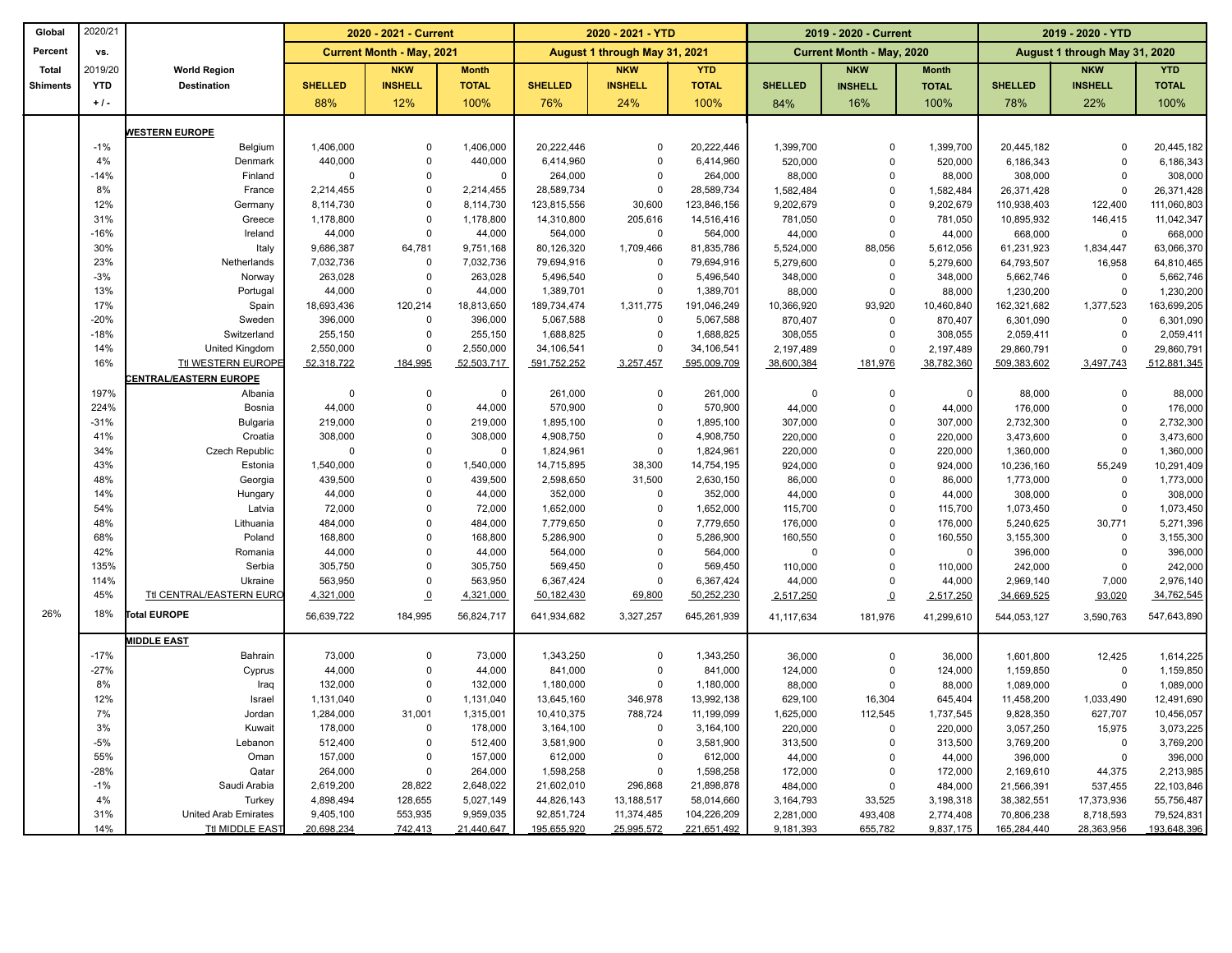| Global          | 2020/21    |                              | 2020 - 2021 - Current                                                                                 |                |              | 2020 - 2021 - YTD |                |               |                               | 2019 - 2020 - Current |              | 2019 - 2020 - YTD |                |               |  |
|-----------------|------------|------------------------------|-------------------------------------------------------------------------------------------------------|----------------|--------------|-------------------|----------------|---------------|-------------------------------|-----------------------|--------------|-------------------|----------------|---------------|--|
| Percent         | VS.        |                              | <b>Current Month - May, 2021</b><br><b>Current Month - May, 2020</b><br>August 1 through May 31, 2021 |                |              |                   |                |               | August 1 through May 31, 2020 |                       |              |                   |                |               |  |
| <b>Total</b>    | 2019/20    | <b>World Region</b>          |                                                                                                       | <b>NKW</b>     | <b>Month</b> |                   | <b>NKW</b>     | <b>YTD</b>    |                               | <b>NKW</b>            | <b>Month</b> |                   | <b>NKW</b>     | <b>YTD</b>    |  |
| <b>Shiments</b> | <b>YTD</b> | <b>Destination</b>           | <b>SHELLED</b>                                                                                        | <b>INSHELL</b> | <b>TOTAL</b> | <b>SHELLED</b>    | <b>INSHELL</b> | <b>TOTAL</b>  | <b>SHELLED</b>                | <b>INSHELL</b>        | <b>TOTAL</b> | <b>SHELLED</b>    | <b>INSHELL</b> | <b>TOTAL</b>  |  |
|                 | $+1$       |                              | 88%                                                                                                   | 12%            | 100%         | 76%               | 24%            | 100%          | 84%                           | 16%                   | 100%         | 78%               | 22%            | 100%          |  |
|                 |            | <b>NORTH AFRICA</b>          |                                                                                                       |                |              |                   |                |               |                               |                       |              |                   |                |               |  |
|                 | $-20%$     | Algeria                      | 1,980,000                                                                                             | $\Omega$       | 1,980,000    | 5,934,600         | 0              | 5,934,600     | 2,111,950                     | 0                     | 2,111,950    | 7,378,900         | 31,500         | 7,410,400     |  |
|                 | 20%        | Egypt                        | 1.183.950                                                                                             | 31.850         | 1,215,800    | 7,339,100         | 443,000        | 7,782,100     | 628,500                       |                       | 628,500      | 6,165,550         | 314,919        | 6,480,469     |  |
|                 | 179%       | Libya                        | 1.320.000                                                                                             | $\Omega$       | 1,320,000    | 5,499,510         | 291,820        | 5,791,330     | 263,500                       |                       | 263,500      | 2.010.550         | 63,662         | 2,074,212     |  |
|                 | 148%       | Morocco                      | 11.204.800                                                                                            | $\Omega$       | 11,204,800   | 56,353,994        | $\mathbf{0}$   | 56,353,994    | 2,327,800                     |                       | 2,327,800    | 22,698,750        | 10,815         | 22,709,565    |  |
|                 | 157%       | Tunisia                      | 220,000                                                                                               | $\Omega$       | 220,000      | 1,053,800         | $\mathbf 0$    | 1,053,800     |                               |                       |              | 410,000           |                | 410,000       |  |
|                 | 97%        | Ttl NORTH AFRICA             | 15,908,750                                                                                            | 31,850         | 15,940,600   | 76,181,004        | 734,820        | 76,915,824    | 5,331,750                     |                       | 5,331,750    | 38,663,750        | 420,896        | 39,084,646    |  |
|                 |            | <b>SUB-SAHARAN AFRICA</b>    |                                                                                                       |                |              |                   |                |               |                               |                       |              |                   |                |               |  |
|                 | 48%        | Mauritius                    | 36,000                                                                                                | $\Omega$       | 36,000       | 290,275           | 0              | 290,275       | 44,000                        |                       | 44,000       | 195,500           | $\Omega$       | 195,500       |  |
|                 | 24%        | South Africa                 | 805.179                                                                                               | $\Omega$       | 805.179      | 6,328,541         | 0              | 6,328,541     | 265,204                       |                       | 265,204      | 4,847,143         | 262,381        | 5,109,524     |  |
|                 | 23%        | Ttl SUB-SAHARAN AFRICA       | 841,179                                                                                               | $\overline{0}$ | 841,179      | 6,709,066         | $\overline{0}$ | 6,709,066     | 309,204                       |                       | 309,204      | 5,205,643         | 262,381        | 5,468,024     |  |
| 12%             | 28%        | Total MIDDLE EAST/AFRICA     | 37,448,163                                                                                            | 774,263        | 38,222,426   | 278,545,990       | 26,730,392     | 305,276,382   | 14,822,347                    | 655,782               | 15,478,129   | 209, 153, 833     | 29,047,233     | 238,201,066   |  |
|                 | 30%        | <b>TOTAL EXPORTS</b>         | 131,752,043                                                                                           | 17,759,545     | 149.511.588  | 1,341,858,021     | 434.443.651    | 1,776,301,672 | 81,236,839                    | 15,499,412            | 96,736,251   | 1,073,340,095     | 295.971.772    | 1,369,311,867 |  |
| 27%             | 4%         | <b>TOTAL DOMESTIC</b>        |                                                                                                       |                | 69,894,798   |                   |                | 671,940,319   |                               |                       | 57, 151, 711 |                   |                | 647,598,214   |  |
| 100%            | 21%        | <b>GRAND TOTAL SHIPMENTS</b> |                                                                                                       |                | 219,406,386  |                   |                | 2.448.241.991 |                               |                       | 153,887,962  |                   |                | 2,016,910,081 |  |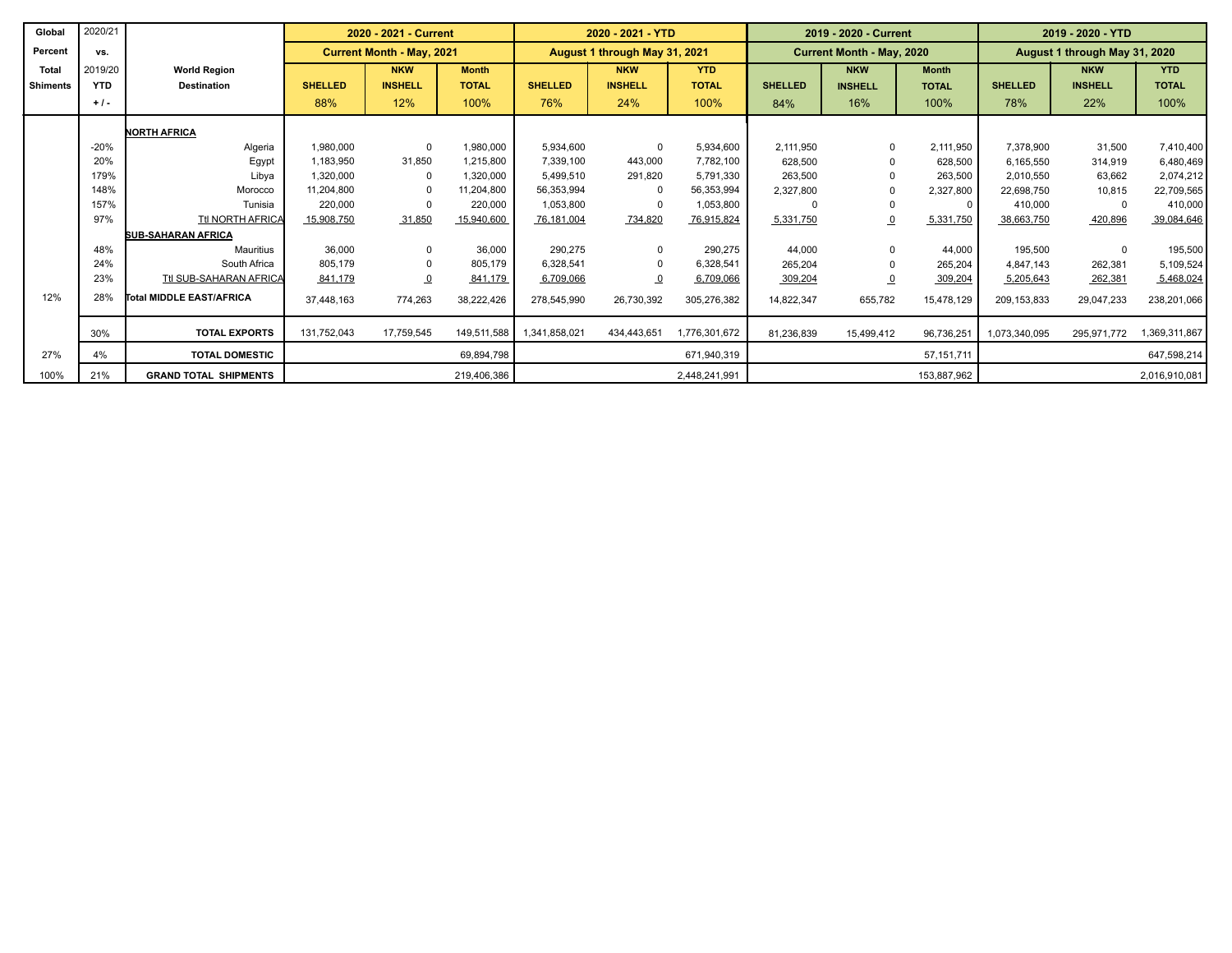

## **Almond Board of California Almond Board Quality Control Receipts Report Industry Summary**

## **August 1, 2020 through May 31, 2021**

|                                  | <b>From ABC Form</b> | <b>From USDA Inspection Certificates</b> |                        | % of Total      |           |
|----------------------------------|----------------------|------------------------------------------|------------------------|-----------------|-----------|
| <b>Variety Name</b>              | 1 Total Receipts     | <b>Total Receipts</b>                    | <b>Total Inedibles</b> | <b>Receipts</b> | % Rejects |
| Aldrich                          | 132,660,755          | 131,974,277                              | 1,421,894              | 4.28%           | 1.08%     |
| Avalon                           | 7,817,826            | 7,628,079                                | 207,321                | 0.25%           | 2.72%     |
| <b>Butte</b>                     | 75,117,649           | 84,093,276                               | 769,367                | 2.42%           | 0.91%     |
| <b>Butte/Padre</b>               | 240,317,154          | 235,553,175                              | 2,295,773              | 7.75%           | 0.97%     |
| Carmel                           | 137,892,961          | 136,452,213                              | 1,323,739              | 4.45%           | 0.97%     |
| Folsom                           | 1,177,699            | 1,208,181                                | 67,001                 | 0.04%           | 5.55%     |
| Fritz                            | 113,843,641          | 112,856,210                              | 1,685,082              | 3.67%           | 1.49%     |
| Independence                     | 241,287,806          | 242,080,302                              | 4,553,090              | 7.78%           | 1.88%     |
| Livingston                       | 4,577,699            | 4,515,686                                | 63,492                 | 0.15%           | 1.41%     |
| Marchini                         | 522,500              | 575,953                                  | 5,730                  | 0.02%           | 0.99%     |
| Marcona                          | 980,036              | 978,726                                  | 8,104                  | 0.03%           | 0.83%     |
| Mission                          | 7,478,875            | 7,573,232                                | 49,246                 | 0.24%           | 0.65%     |
| Mixed                            | 64,662,883           | 76,306,341                               | 3,498,902              | 2.08%           | 4.59%     |
| Mono                             | 267,589              | 369,965                                  | 3,568                  | 0.01%           | 0.96%     |
| Monterey                         | 488,031,644          | 485,957,652                              | 7,719,562              | 15.73%          | 1.59%     |
| Morley                           | 437,235              | 404,174                                  | 4,278                  | 0.01%           | 1.06%     |
| Neplus                           | 571,308              | 653,456                                  | 9,653                  | 0.02%           | 1.48%     |
| Nonpareil                        | 1,297,442,408        | 1,294,147,818                            | 17,561,942             | 41.83%          | 1.36%     |
| Padre                            | 26,208,392           | 26,439,976                               | 156,716                | 0.84%           | 0.59%     |
| Peerless                         | 5,782,383            | 5,840,192                                | 25,929                 | 0.19%           | 0.44%     |
| Price                            | 27,315,730           | 26,415,419                               | 179,515                | 0.88%           | 0.68%     |
| Ruby                             | 2,051,891            | 2,014,889                                | 25,836                 | 0.07%           | 1.28%     |
| Savana                           | 185,853              | 185,854                                  | 2,273                  | 0.01%           | 1.22%     |
| Shasta                           | 12,868,987           | 12,905,826                               | 103,897                | 0.41%           | 0.81%     |
| Sonora                           | 40,356,036           | 39,135,931                               | 560,158                | 1.30%           | 1.43%     |
| Supareil                         | 14,228,623           | 14,417,094                               | 168,557                | 0.46%           | 1.17%     |
| Tokyo                            | 287,408              | 352,339                                  | 3,190                  | 0.01%           | 0.91%     |
| Winters                          | 18,673,987           | 18,444,041                               | 193,413                | 0.60%           | 1.05%     |
| Wood Colony                      | 134,969,881          | 134,739,065                              | 1,047,922              | 4.35%           | 0.78%     |
| <b>Major Varieties Sub Total</b> | 3,098,016,839        | 3,104,219,342                            | 43,715,150             | 99.88%          | 1.41%     |
|                                  |                      |                                          |                        |                 |           |
| <b>Minor Varieties Sub Total</b> | 3,586,203            | 5,130,718                                | 77,932                 | 0.12%           | 1.52%     |
| <b>Grand Total All Varieties</b> | 3,101,603,042        | 3,109,350,060                            | 43,793,082             | 100.00%         | 1.41%     |

**This report is subject to futher verification of handler's receipts and futher reconciliation of USDA Incoming Certificates**